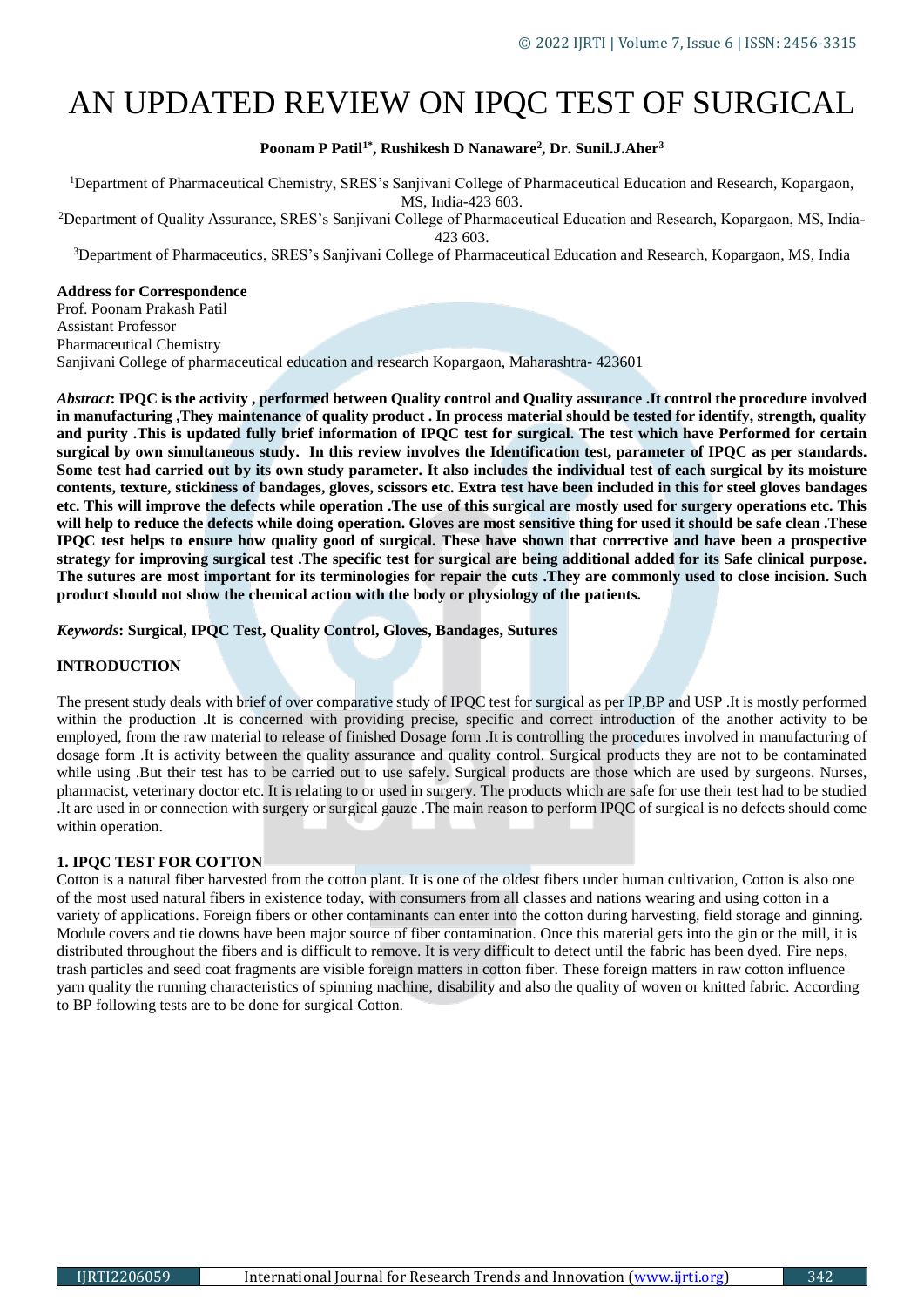

# **Fig :1.1 Cotton**

# **1.1 Identification test –**

- A) It is examined under the microscope, each fiber is seen to consist of single cell, up to about4 cm long and up to 40 um wide, intheform of flattened tube with thick and rounded walls and often twisted.
- B) When treated with iodinated zinc chloride solution R, the fibers become violet.
- C) Take 0.1g add 10 ml of zinc chloride formic acid and solution R ,heat to 40 c and allow to stand for 2 hr. 30 min so the cotton it will no dissolve in solution

# **1.2. Acidity or Alkinity –**

To 25 ml of solution s add 0.1 ml of phenolphthalein solution R and to another 25 ml add 0.05 ml Of methyl orange solution R .Then solution becomepink.

## **1.3. Foreign fibers Test**

It is examined under the microscope, it is seen to consist exclusively of typical cotton fibers, except that occasionally a few isolated foreign fibers may be present.

## **1.4. Fluorescence Test**

An imaging apparatus containing blue and UV LED excitation sources was integrated to examine the feasibility of using fluorescence imaging to detect cotton foreign matter. The results showed that fluorescent imaging is a promising tool to detect cotton foreign matter on the surface of cotton lint.

Examine a layer under uv light at 365 nm. It displays only slight lights brownish violet fluorescence & few yellow particles

# **2. IPQC TESTS FOR SUTURES:**

Sutures material is an artificial fibers used to keep wound together until they hold themselves by natural which is synthesized and oven into a stronger scar.Sutures is a stitch or series of stiches made to secure apposition of edges of a surgical or traumatic wound.

# **2**.**1 According to BP and USP:**

Physical performance characteristicsdiameter, breakingload, needleattachment, packaging, sterility. Information supplied by the manufacturer.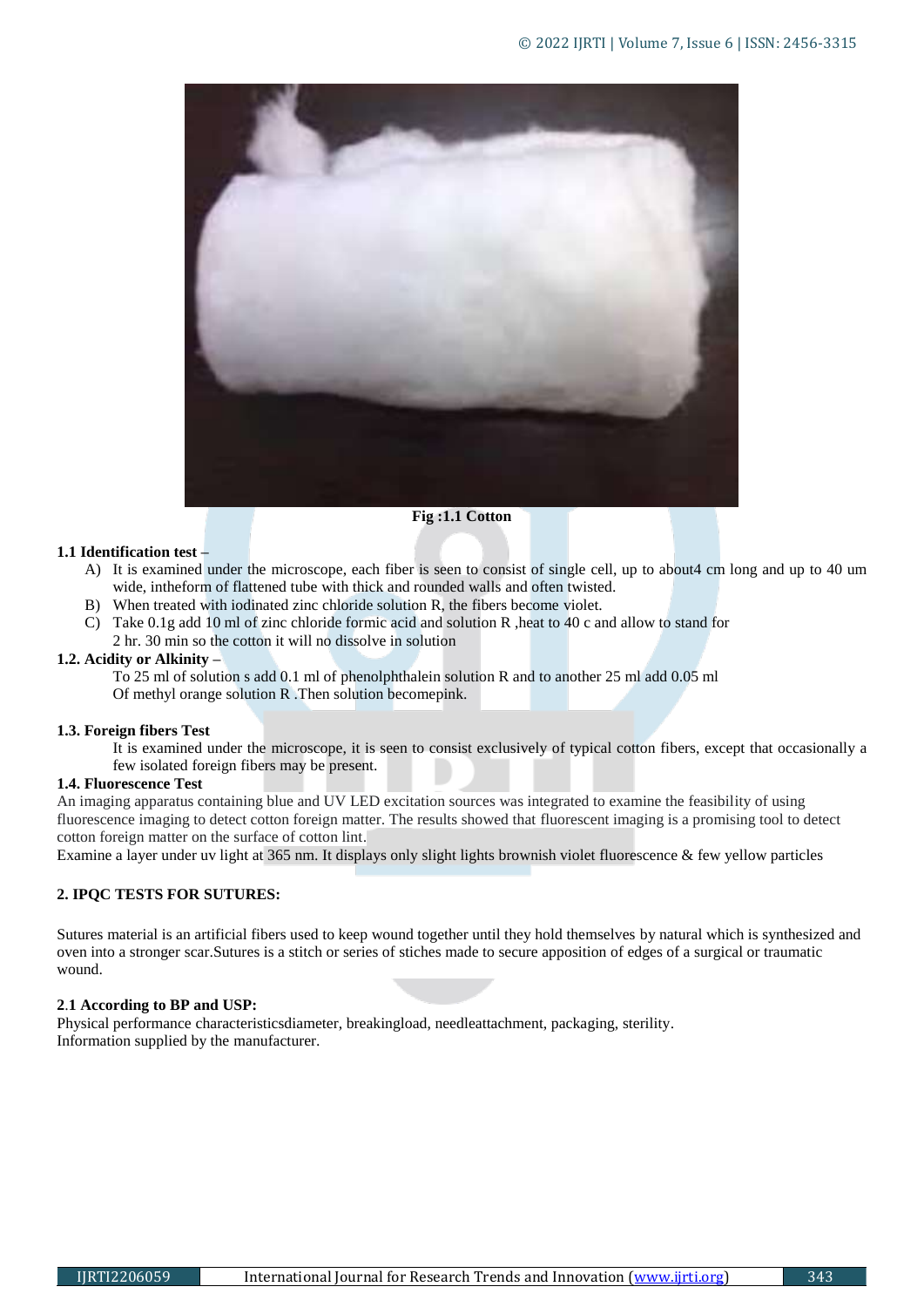

# **2.2 Sutures test –**

**Fig: 2.1 Sutures**

Testing the tensile strength of sutures is a critical measure of performance to determine how likely a stitch is to break. Precise, consistent and reliable measures of strength are essential for product development and quality control.

The U.S. Pharmacopeia (USP) defines the test requirements for surgical sutures made from synthetic or natural materials which may be absorbable or non-absorbable. DDL performs all of the mechanical tests required to demonstrate compliance with the suture Monographs.

**2.3**USP mechanical suture testing standards are:

 Suture Length USP 861 Suture Diameter USP 871 Needle Attachment • USP 881 Strength Strength Strength Strength Strength Strength Strength Strength Strength Strength Strength Strength Strength Strength Strength Strength Strength Strength Strength Strength Strength Strength Strength Stren

# **3. Scissors –**

Surgical scissors are required for cutting skin, undermining the [sub cutis](https://www.sciencedirect.com/topics/medicine-and-dentistry/subcutaneous-tissue) and deeper facial layers, cutting sutures, and removing [wound dressings](https://www.sciencedirect.com/topics/medicine-and-dentistry/wound-dressings) . Scissors may have long or short handles, and the blades are straight or curved and serrated or smooth. The tips may be sharp or blunt. Scissors used in cutaneous surgery can be either completely stainless steel (most popular, least expensive) or have [tungsten](https://www.sciencedirect.com/topics/medicine-and-dentistry/tungsten) carbide inserts to strengthen the blades.

Gradle scissors are small, delicate, sharp-tipped, and tapered to a very fine point with a gentle curve. Due to their sharpness and precision, Supercuts® Gradle scissors are ideal for removing thin stages during [Mohs micrographic surgery](https://www.sciencedirect.com/topics/medicine-and-dentistry/mohs-surgery) and for removing skin tags. Gradle scissors must be used with care, and they should never be used to cut sutures. With improper use, they are quickly dulled, the cutting surfaces are nicked, and the tips are easily malpositioned.



**Fig: 3.1 Scissors**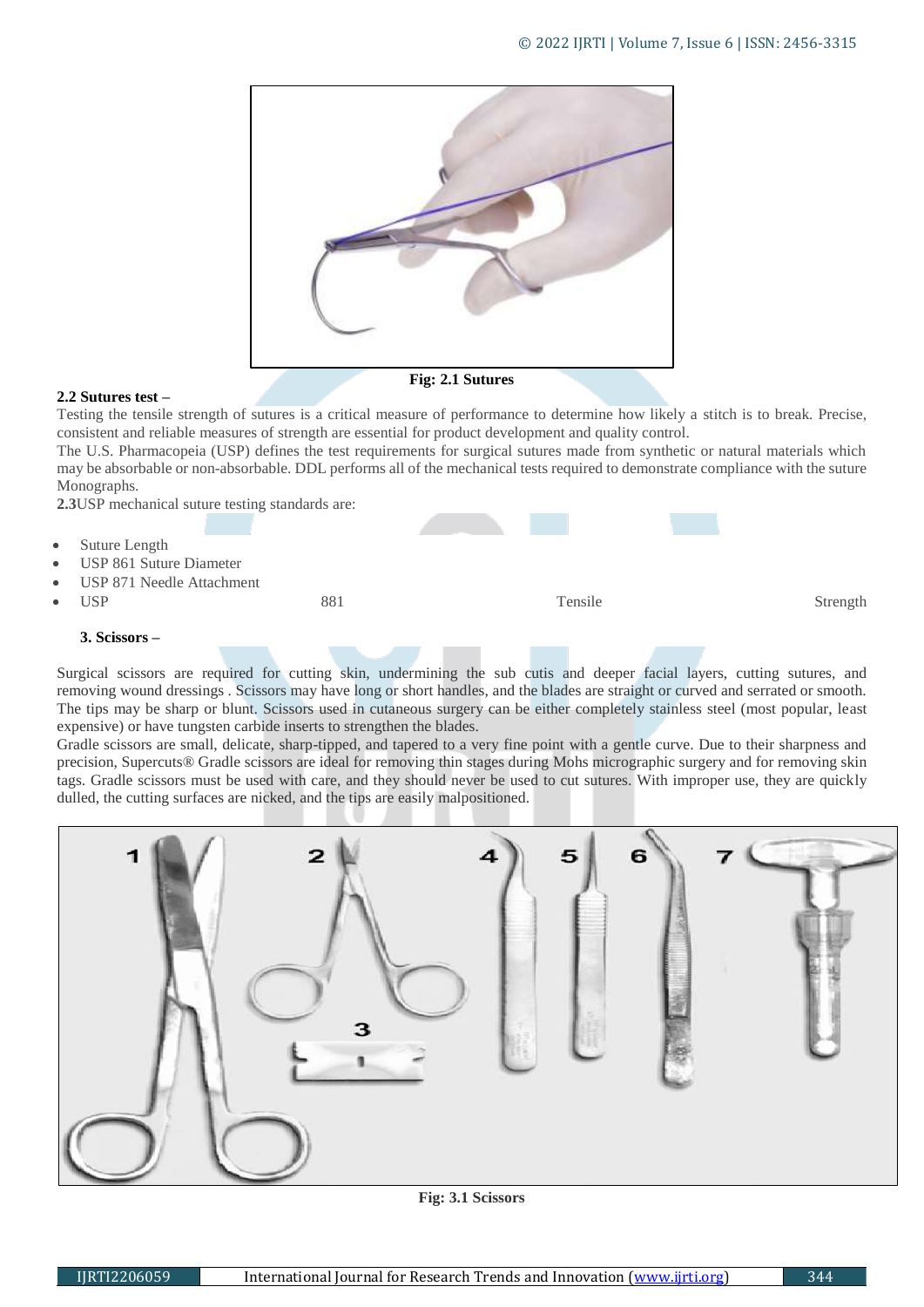Tissue scissors have relatively short handles and sharp tips. They are available in straight or curved models, with or without the serrations that prevent tissue motion during cutting. Of the various models available, the authors prefer curved Supercut® iris [scissors](https://www.sciencedirect.com/topics/medicine-and-dentistry/iris-scissors) to cut tissue and for sharp dissection. Of the standard tissue scissors available, Supercut® iris scissors have the sharpest edge and they are easily recognized by their black handles. These scissors have a fine bevel angle at the cutting edge, and they are available with smooth edges or one serrated edge. The 'razor-like' edge of these scissors enables the surgeon to cut tissue in a smooth, easy motion.

Westcott and Castroviejo scissors are delicate, spring-loaded tissue scissors with very sharp tips. The configuration of their handle and spring-loaded action make them ideal for manipulation in small delicate sites. For this reason, they are popular with [oculoplastic](https://www.sciencedirect.com/topics/medicine-and-dentistry/oculoplastics) surgeons. They should only be used for cutting thin tissue, such as that encountered in eyelid surgery, or they will dull quickly.

## **3.1 Identification Test of stainless steel;**

Remove the oxide layer on the steel, put a drop of water, rub it with copper sulfate, and if it does not change color after rubbing, it is usually stainless steel. If it turns purple, the non-magnetic steel is high manganese steel, and the magnetic steel is generally ordinary steel or low alloy steel

## **4** .**Adhesive bandages**

## **4.1 As per BP adhesive bandages-**

Adhesive bandages consist of compress of four layers of type I absorbent gauze, or other suitable material, a fixed to a firm or fabric coated with a pressure sensitive adhesive substances , It is sterile .the compress may contain a suitable colors. The adhesive surface is protected by a suitable removable covering.

An adhesive bandage, also called a sticking plaster, medical plaster, or simply plaster in [British English,](https://en.wikipedia.org/wiki/British_English) is a small [medical](https://en.wikipedia.org/wiki/Dressing_(medical))  [dressing](https://en.wikipedia.org/wiki/Dressing_(medical)) used for injuries not serious enough to require a full-size [bandage.](https://en.wikipedia.org/wiki/Bandage) They are also known by the [generalized](https://en.wikipedia.org/wiki/Genericized_trademark) [trademarks](https://en.wikipedia.org/wiki/Genericized_trademark) of [Band-Aid](https://en.wikipedia.org/wiki/Band-Aid) (as "Band-Aid" or "band aid" in Australia, Canada, India and the US) or [Elastoplast](https://en.wikipedia.org/wiki/Elastoplast) (in the UK).

## **4.2 Function of Bandages**

The adhesive bandage protects the wound and scab from friction, bacteria, damage, and dirt. Thus, the healing process of the body is less disturbed. Some of the dressings have [sterile](https://en.wikipedia.org/wiki/Antiseptic) properties. An additionalfunction is to hold the two cut ends of the skin together to make the healing process faster. $[1]$ 

## **4.3 Materials of Bandages**

The backing and bag are often made of [coated paper,](https://en.wikipedia.org/wiki/Coated_paper) but may be made of plastic.

The adhesive sheet is usually a woven fabric, plastic [\(PVC,](https://en.wikipedia.org/wiki/PVC) [polyethylene](https://en.wikipedia.org/wiki/Polyethylene) or [polyurethane\)](https://en.wikipedia.org/wiki/Polyurethane), or [latex](https://en.wikipedia.org/wiki/Latex) strip. It may or may not be waterproof; if it is airtight, the bandage is an [occlusive dressing.](https://en.wikipedia.org/wiki/Occlusive_dressing) The adhesive is commonly an [acrylate,](https://en.wikipedia.org/wiki/Acrylate) including [methacrylates](https://en.wikipedia.org/wiki/Methacrylates) and [epoxy](https://en.wikipedia.org/wiki/Epoxy) diacrylates (which are also known as vinyl resins).<sup>[\[2\]](https://en.wikipedia.org/wiki/Adhesive_bandage#cite_note-2)</sup>

The absorbent pad is often made of [cotton,](https://en.wikipedia.org/wiki/Cotton) and there is sometimes a thin, porous-polymer coating over the pad, to keep it from sticking to the wound. The pad may also be medicated with an antiseptic solution. In some bandages, the pad is made of a waterabsorbing [hydrogel.](https://en.wikipedia.org/wiki/Hydrogel) This is especially common in dressings used on blisters, as the gel acts as a cushion.[*[medical citation needed](https://en.wikipedia.org/wiki/Wikipedia:Identifying_reliable_sources_(medicine))*]

Many people have [allergies](https://en.wikipedia.org/wiki/Allergies) to some of these materials, particularly [latex](https://en.wikipedia.org/wiki/Latex_allergy) and some adhesives.<sup>[\[3\]](https://en.wikipedia.org/wiki/Adhesive_bandage#cite_note-3)</sup>

# **4.4 Stickiness test of Bandages –**

The adhesive is commonly an acrylate, including methacrylates and epoxy diacrylates (which are also known as vinyl resins). The absorbent pad is often made of cotton, and there is sometimes a thin, porous-polymer coating over the pad, to keep it from sticking to the wound.

A ZwickRoell zwickiLine or ProLine (Z005) testing machine is typically used for these tests.

## **5. Gloves –**

Medical gloves are disposable [gloves](https://en.wikipedia.org/wiki/Glove) used during medical examinations and procedures to help prevent cross-contamination between caregivers and patients.<sup>[\[1\]](https://en.wikipedia.org/wiki/Medical_glove#cite_note-1)</sup> Medical gloves are made of different polymers including [latex,](https://en.wikipedia.org/wiki/Natural_rubber) [nitrile rubber,](https://en.wikipedia.org/wiki/Nitrile_rubber) polyvinyl [chloride](https://en.wikipedia.org/wiki/Polyvinyl_chloride) and [neoprene;](https://en.wikipedia.org/wiki/Neoprene) they come unpowered, or powdered with [corn starch](https://en.wikipedia.org/wiki/Corn_starch) to lubricate the gloves, making them easier to put on the hands.[\[2\]](https://en.wikipedia.org/wiki/Medical_glove#cite_note-2)

Corn starch replaced tissue-irritating [lycopodium powder](https://en.wikipedia.org/wiki/Lycopodium_powder) and talc, but even corn starch can impede healing if it gets into tissues (as during surgery). As such, unpoweredgloves are used more often during surgery and other sensitive procedures. Special manufacturing processes are used to compensate for the lack of powder.

There are two main types of medical gloves: examination and surgical. Surgical gloves have more precise sizing with a better precision and sensitivity and are made to a higher standard. Examination gloves are available as either sterile or non-sterile, while surgical gloves are generally sterile.<sup>[\[3\]](https://en.wikipedia.org/wiki/Medical_glove#cite_note-3)</sup>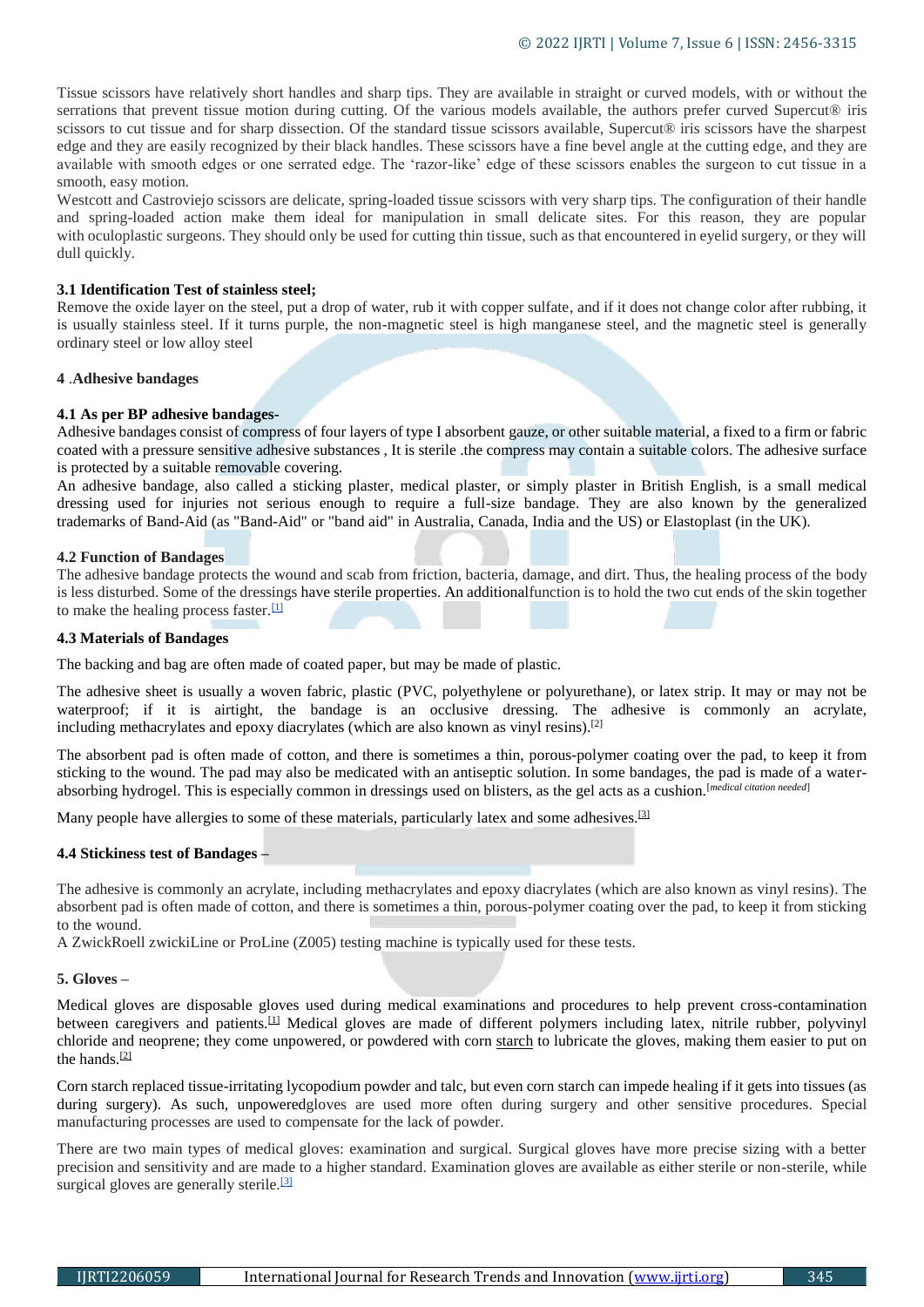**5.1** Medical gloves are defined as disposable gloves used during medical procedures; they include:

- 1. Examination gloves (non sterile or sterile)
- 2. Surgical gloves that have specific characteristics of thickness, elasticity and strength and are sterile
- 3. Chemotherapy gloves these gloves are not addressed within this document

**5.2Rationale for using medical gloves**-: Medical gloves are recommended to be worn for two main reasons:

1. To reduce the risk of contamination of health-care workers hands with blood and other body fluids.

2. To reduce the risk of germ dissemination to the environment and of transmission from the health-care worker to the patient and vice versa, as well as from one patient to another.



# **5.3 Gloves Testing**

**Fig: 5.1 Gloves**

Glove tests are used to evaluate dimensions, tensile strength and elongation, puncture, residual powder, leakage, simulated use, heat aging degradation, and viral barriers. These tests are appropriate for rubber, nitrile, and vinyl materials. Nelson Labs performs tests in compliance with ASTM D3578 (rubber exam), ASTM D3577 (rubber surgical), ASTM D6319 (nitrile), ASTM D5250 (vinyl), and ASTM F1342 puncture test standards. Samples are heat aged in an oven. Glove tests are used to evaluate dimensions, tensile strength and elongation, puncture, residual powder, leakage, simulated use, heat aging degradation, and viral barriers.

In Test Method A, **a** die cut "dumbbell" shaped piece of glove material is stretched from either end by a machine at a constant speed until it breaks. The computer on the machine collects the data as the piece is stretched. Once the piece breaks, the sample's elongation is measured and recorded.

# **Conclusion –**

IPQC test for surgical plays an important role in general health care for doctors in surgery purpose. Some test are included in this like scissors and they are sterilized before use. The surgicals directly comes in contact with patient in surgery so is should be well sterilized and performed the test .Hence the main purpose is to focus in surgical and its test for its safety purposes.

# **References -**

- 1. British pharmacopoeia 2016, volume IV
- 2. British pharmacopoeia 2016 volume V
- 3. British pharmacopoeia 2016 veterinary
- 4. Krishnakanth. B, In process Quality control test for Tablets R.S Bhat (2010), 2-9.

5. Leon Lachman, Herbert A. Liberman, Joseph L. Kanig: The Theory and practice of industrial pharmacy, Varghese publishing house, 3rd ed. 296-392

6. Loyd V. Alle Jr. Nicholas G. Popovich, Howard C. Ansel, Ansel's Pharmaceutical dosage forms and drug delivery system, Lippincott Williams and Wilkins, 8th ed.; 218,219,234,235, 236.237,238,388,392,463,464.

7. NikunjVora, Vikas, In Process Quality Control A review, International Journal of Industrial Pharmacy and Technology 1(4), 2012, 2000-2019.

8. Indian Pharmacopeia, Volume II; 659-660.